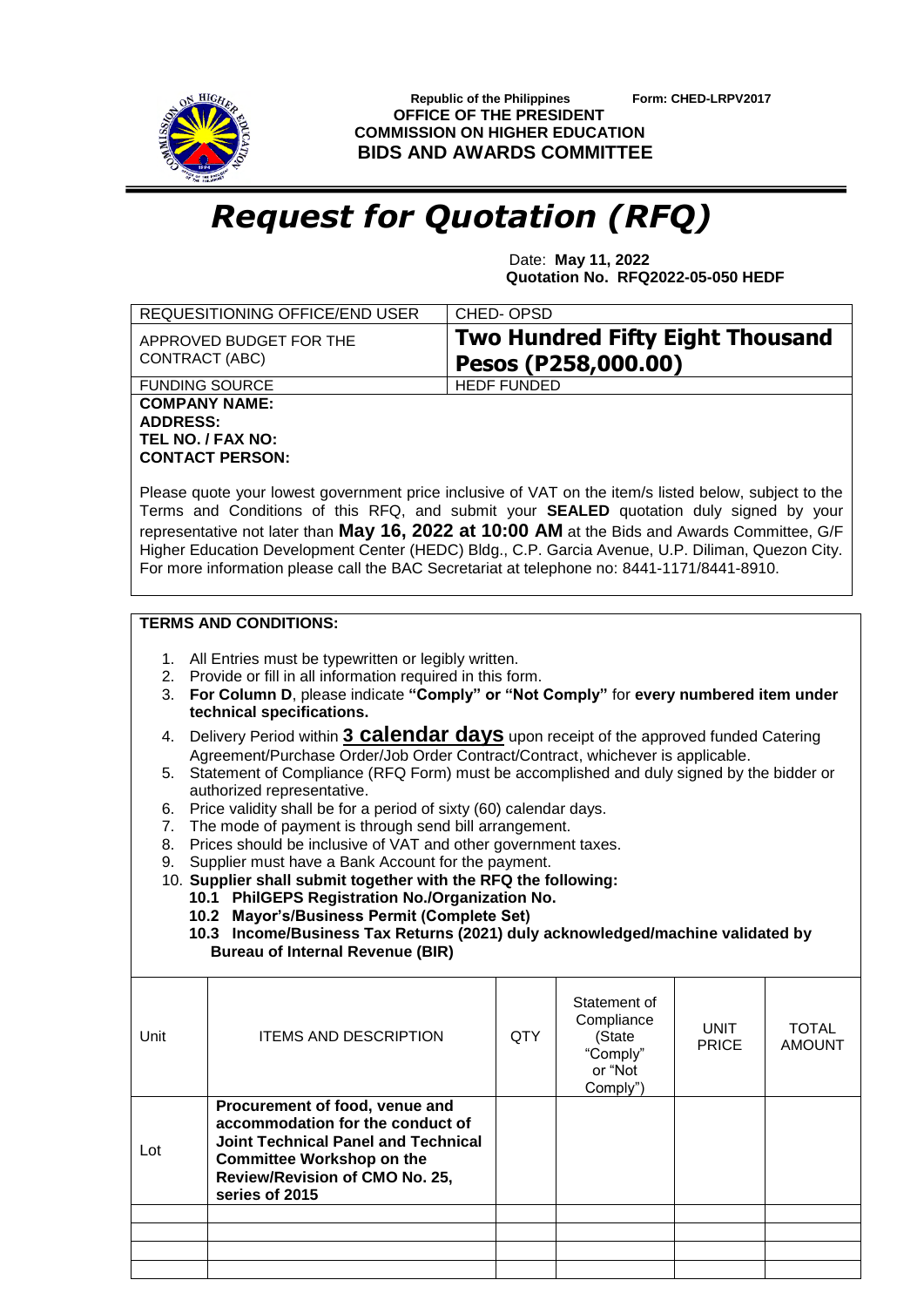|          | <b>Technical Specifications:</b>                             |  |  |
|----------|--------------------------------------------------------------|--|--|
|          | 1. Date: May 25-27, 2022                                     |  |  |
| 2.       | Food, Accommodation, and                                     |  |  |
|          | Venue                                                        |  |  |
| 3.       | Preferred Venue: Manila Area                                 |  |  |
|          |                                                              |  |  |
| 4.       | No. of pax: Thirty (30) pax                                  |  |  |
|          |                                                              |  |  |
| 5.       | Accommodation for 30 pax                                     |  |  |
|          | (twin sharing)                                               |  |  |
|          |                                                              |  |  |
|          | Check in May 25, 2022                                        |  |  |
|          | Check out: May 27, 2022                                      |  |  |
|          |                                                              |  |  |
| 6.       | Food                                                         |  |  |
|          |                                                              |  |  |
|          | May 25, 2022:                                                |  |  |
|          | Breakfast - Good for 30 pax                                  |  |  |
|          | AM Snack - Good for 30 pax                                   |  |  |
|          | Buffet Lunch - Good for 30 pax<br>PM Snack - Good for 30 pax |  |  |
|          | Buffet Dinner - Good for 30                                  |  |  |
|          | pax                                                          |  |  |
|          |                                                              |  |  |
|          | May 26, 2022                                                 |  |  |
|          | Breakfast - Good for 30 pax                                  |  |  |
|          | AM Snack - Good for 30 pax                                   |  |  |
|          | Buffet Lunch - Good for 30                                   |  |  |
|          | pax                                                          |  |  |
|          | PM Snack- Good for 30 pax                                    |  |  |
|          | Buffet Dinner - Good for 30                                  |  |  |
|          | pax                                                          |  |  |
|          |                                                              |  |  |
|          | May 27, 2022                                                 |  |  |
|          | Breakfast - Good for 30 pax                                  |  |  |
|          | AM Snack - Good for 30 pax                                   |  |  |
|          | Buffet Lunch - Good for 30                                   |  |  |
|          | pax                                                          |  |  |
|          | PM Snack - Good for 30 pax                                   |  |  |
|          | *For lunch and dinner: 3 main                                |  |  |
|          | course, 1 vegetable, dessert,                                |  |  |
|          | rice, assorted fruits and                                    |  |  |
|          | unlimited iced tea                                           |  |  |
|          |                                                              |  |  |
|          |                                                              |  |  |
|          | 7. Venue (compliant with IATF                                |  |  |
|          | Rules) with Safety Seal                                      |  |  |
|          |                                                              |  |  |
|          | Free use of function room (no extra                          |  |  |
|          | charge in excess of 8 hours)                                 |  |  |
|          | Free use of projector and extension                          |  |  |
| cords    |                                                              |  |  |
|          | Free flowing coffee, tea and water                           |  |  |
|          | Free notepads and pens                                       |  |  |
|          | Free candies and nuts                                        |  |  |
|          | Free use of electricity for laptops and                      |  |  |
| printers |                                                              |  |  |
|          | With strong wifi connection                                  |  |  |
|          |                                                              |  |  |
| 8.       | No advance deposit required                                  |  |  |
|          |                                                              |  |  |
| 9.       | Inclusive of service charges,                                |  |  |
|          | VAT and other government                                     |  |  |
|          | charges                                                      |  |  |
|          |                                                              |  |  |
|          |                                                              |  |  |